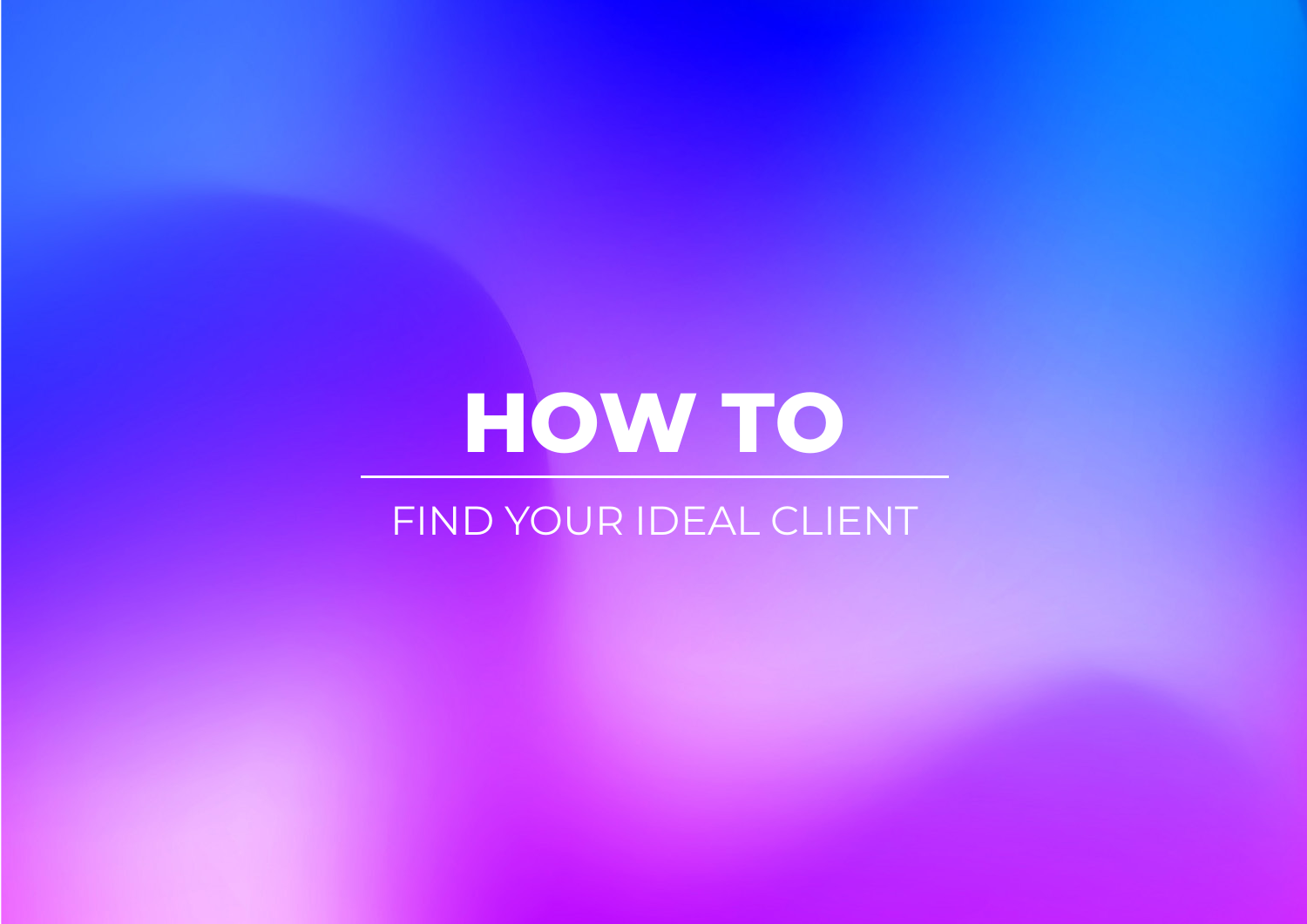In any business, it is imperative that you know who your ideal client is. The ability to 1) discover your customer type 2) sell them your services or products and 3) satisfy them so that they are likely to make future purchases should be the central focus of any business activity. So, the greater knowledge you have of your ideal client, the more likely your marketing efforts will end successfully.

It is often a transitional moment when a business's ideal client has been discovered, as this usually signifies that a businesses niche has been identified. This is key. Once a businesses unique selling point is known, the next step is in understanding WHO to sell to.

Though it can be tempting to think that everyone needs your product or service, in reality, working with this assumption can be detrimental. In trying to appeal to everyone your business is, essentially, doing a disservice to your actual ideal clients. As a result of this, your business will only attract customers that your product/service isn't intended for.



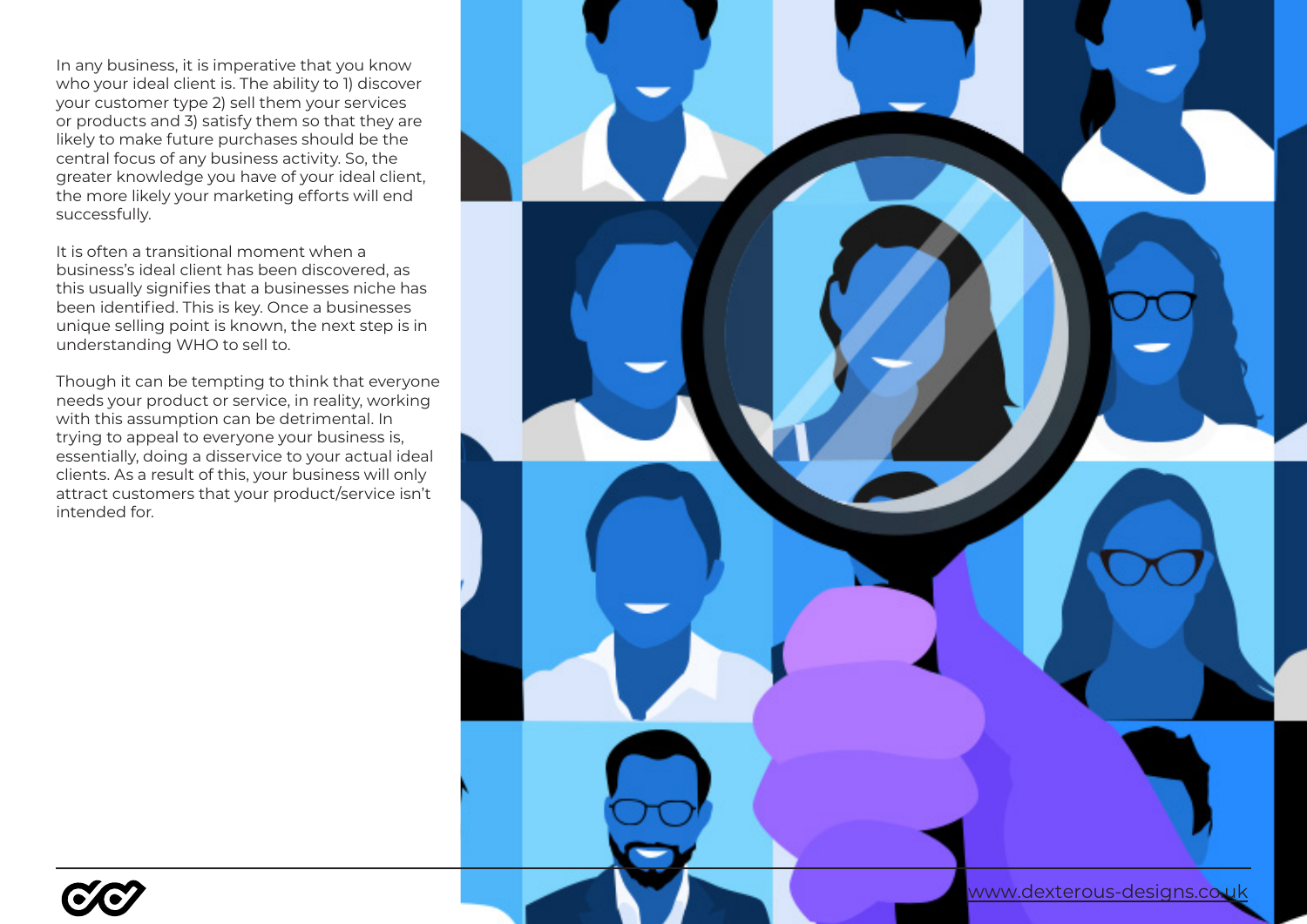There are many great tools and strategies that can help your business to figure out your ideal target audience. These can include:



It is vital to be aware of who your current audience is. In order to understand your audience, it is a good idea to pay attention to demographics such as:

- Age
- **Occupation**
- Location
- Interests and Hobbies
- Gender
- Level of Education

In understanding these basic details about your client base, you can start to target your marketing efforts.



Equally as vital is to know what you are offering your clients AND have a solid understanding of your business. Think about your business from a clients point of view – try writing down things such as.

- What problems do you solve?
- Why should people buy from you instead of your competitors?
- What sets you apart?
- Who benefits from your product/service?

Be honest here – ask yourself who and why clients will actually find value in your offer and not who you want them to be – subtle difference but important to know the distinction.



Once you know what your client wants, look at what your business wants i.e., its goals.

- Are you happy with the current client type?
- Are you targeting your desired client type appropriately e.g., you have been working with small businesses but want to work with larger ones?
- What are your retention rates like i.e., do you have repeat clients or do they buy just once
- How many customers complains are you getting – re you able to resolve them quickly.

If the answer to these questions is 'no', then maybe you should shift your focus and look to target a different client audience.

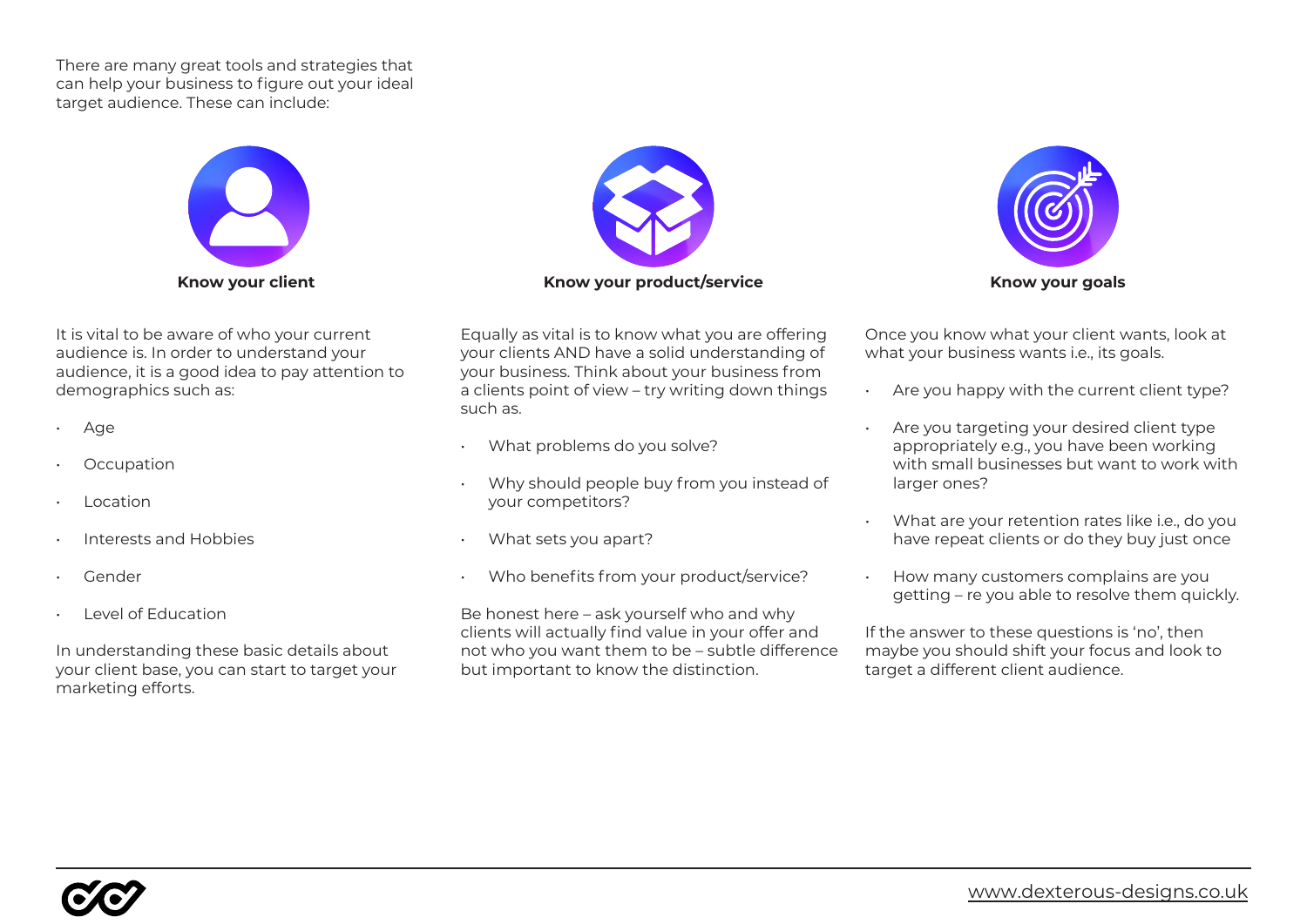



Knowing what caused past major mistakes and successes with previous or existing customers will definitely help you to narrow your focus.

- Were there any common issues
- Was there an element of miscommunication or were you over promising?

Sort through your past common client interactions and pull out what you can. That information will be incredibly valuable in the next step.

Research done (tick), client identified (tick) time well spent (tick). You are now ready to build your client profile with all the nitty gritty information about who exactly you are trying to target.

Now go back to the first point above – know your client - and you will be able to answer those basic questions. Now put it into action and get to these all-important clients!

Knowing, changing, and building your business can feel like an overwhelming and ever-changing challenge. Follow these easy steps and the process will be straight forward and easy to master. This should allow you to continue to evolve and remember to innovate so that you stay one step ahead of your clients.

Identifying your ideal customer can seem like an overwhelming and daunting task. However, it's an important step in growing and improving your business, and with these five steps, the process doesn't need to be overly complicated. Follow along and you're well on your way to not only reaching new customers—but the right ones.